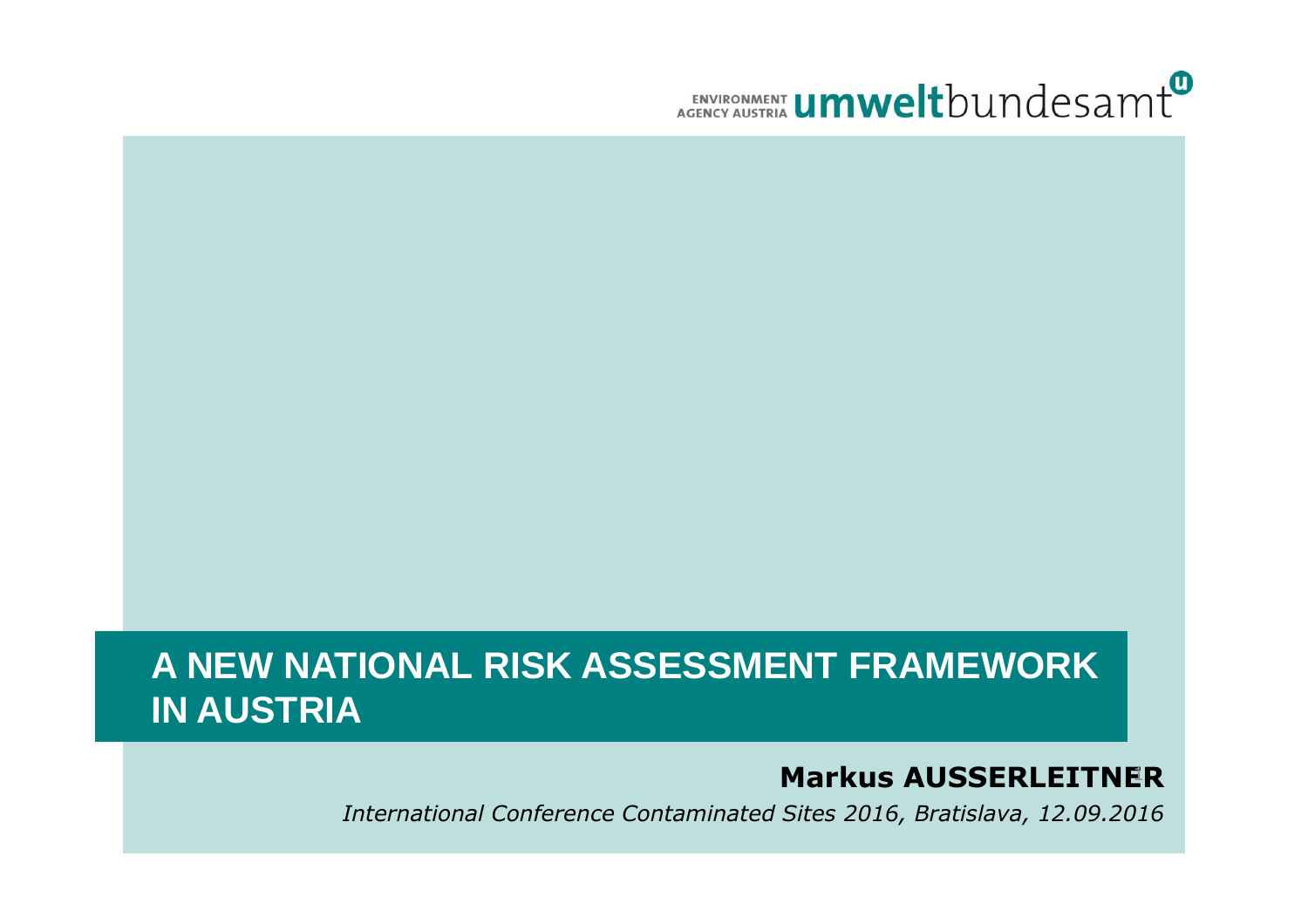

#### **OUTLINE**

- Introduction Legal and financial background
- Risk Analysis framed by 6 steps
- **Land use classification**
- **Exposure scenarios**
- **Exposure parameters**
- **Trigger values**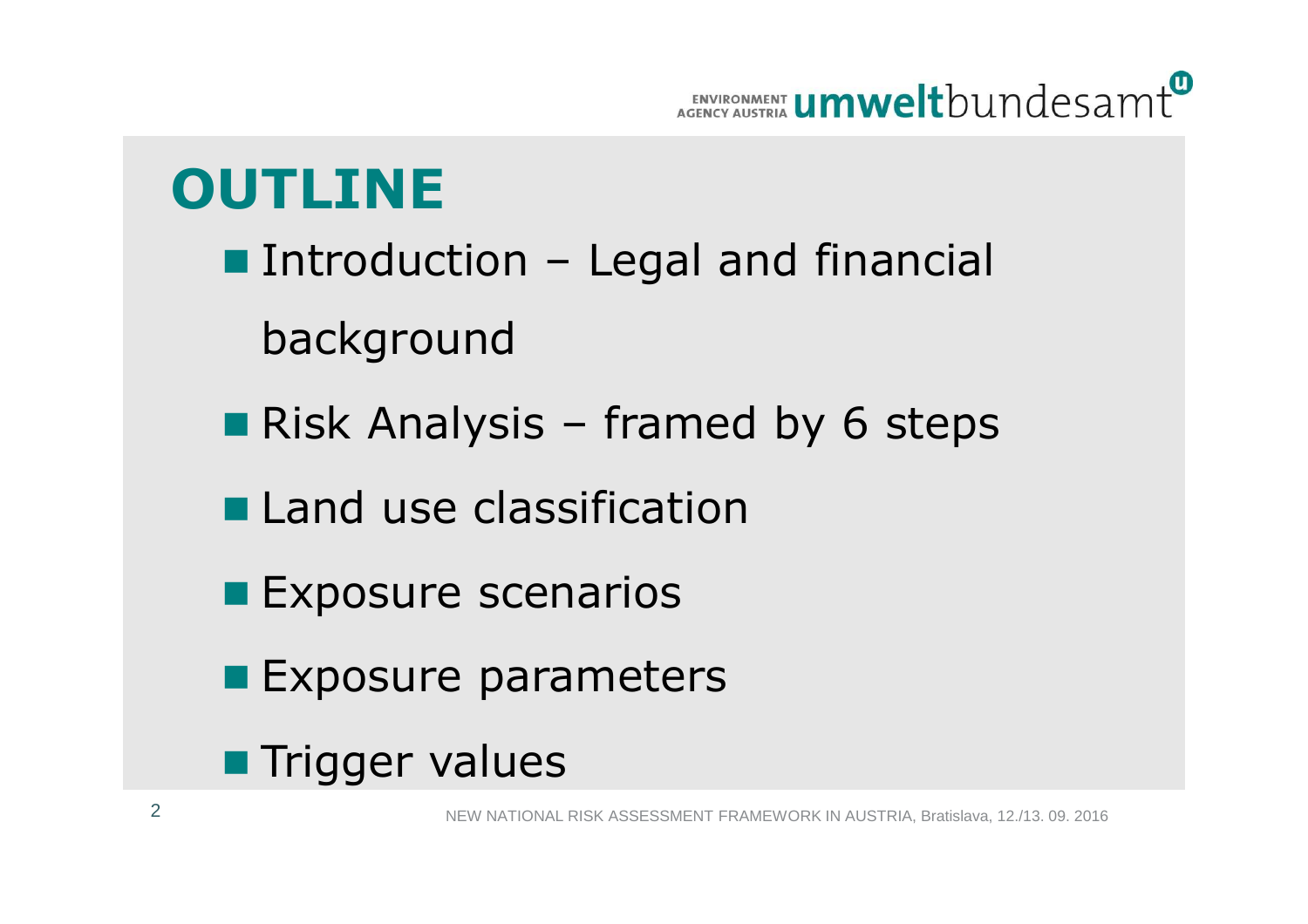

## **Legal background in Austria**

- Water Act (WRG 1959)
- **Contaminated Sites Remediation Act** (ALSAG 1989)
- Waste Management Act (AWG 2002)
- kan.<br>Kabupatèn **Austrian Standard ÖNORM S 2088** 
	- part 1: Groundwater (2<sup>nd</sup> edition 2004; under revision)
	- part 2: Soil (2014;  $2<sup>nd</sup>$  edition)
	- r. part 3: Air (2003;  $1<sup>st</sup>$  edition)

# Not existing in Austria (federal level):

## **Soil Protection Act**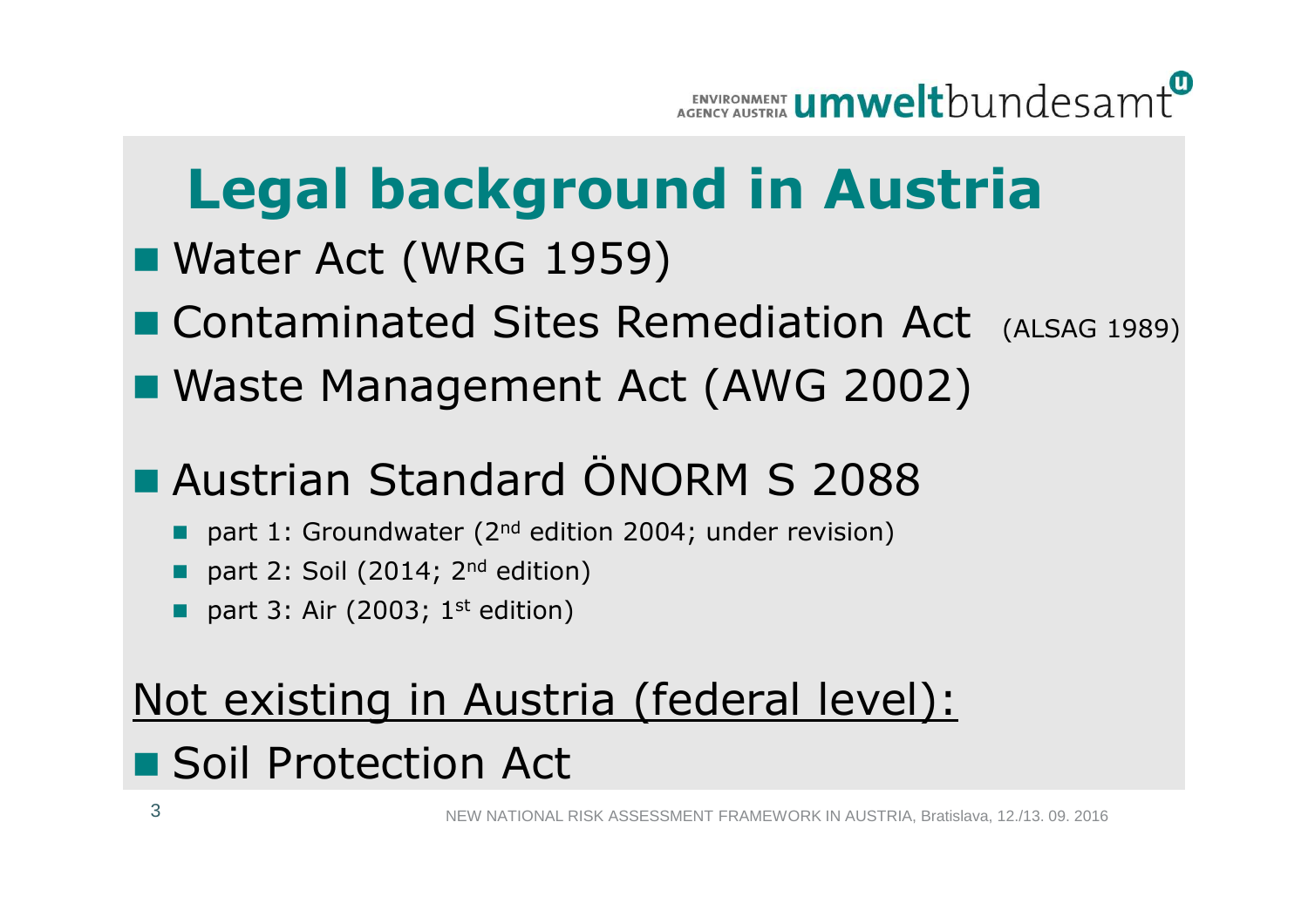

## **Public remedation budget**

**total (1990 – 2015): ~ 1,24 bio. EURO**

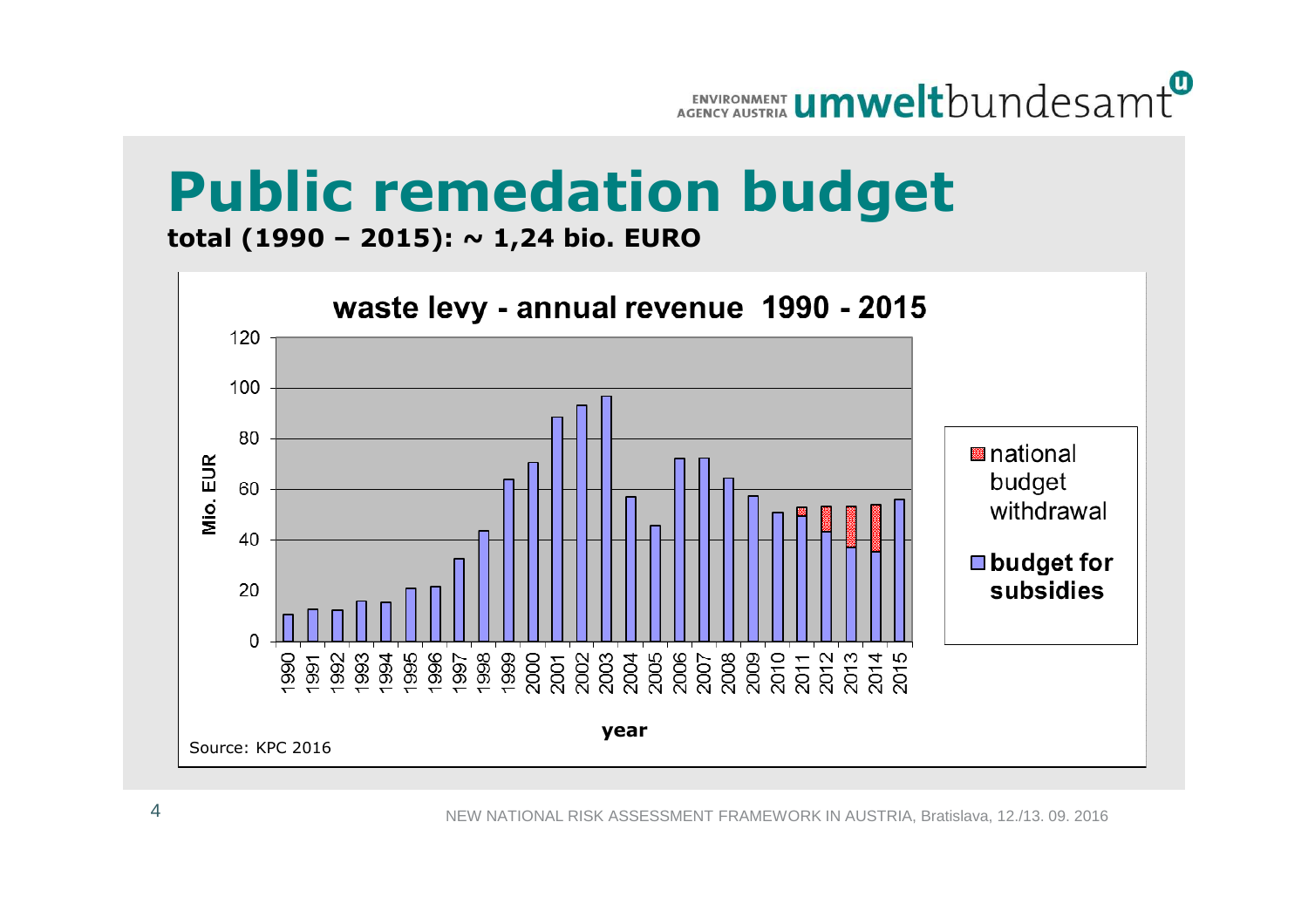#### ENVIRONMENT **Umwelt**bundesamt



#### **Risk Analysis -General framing to the process**

**…** as a prerequisite to risk characterisation the focusneeds to defined:

- o specific activities (e.g.gardening)
- ospecific real estates
- $\Omega$ entire site

Source: Environment Agency Austria, 2011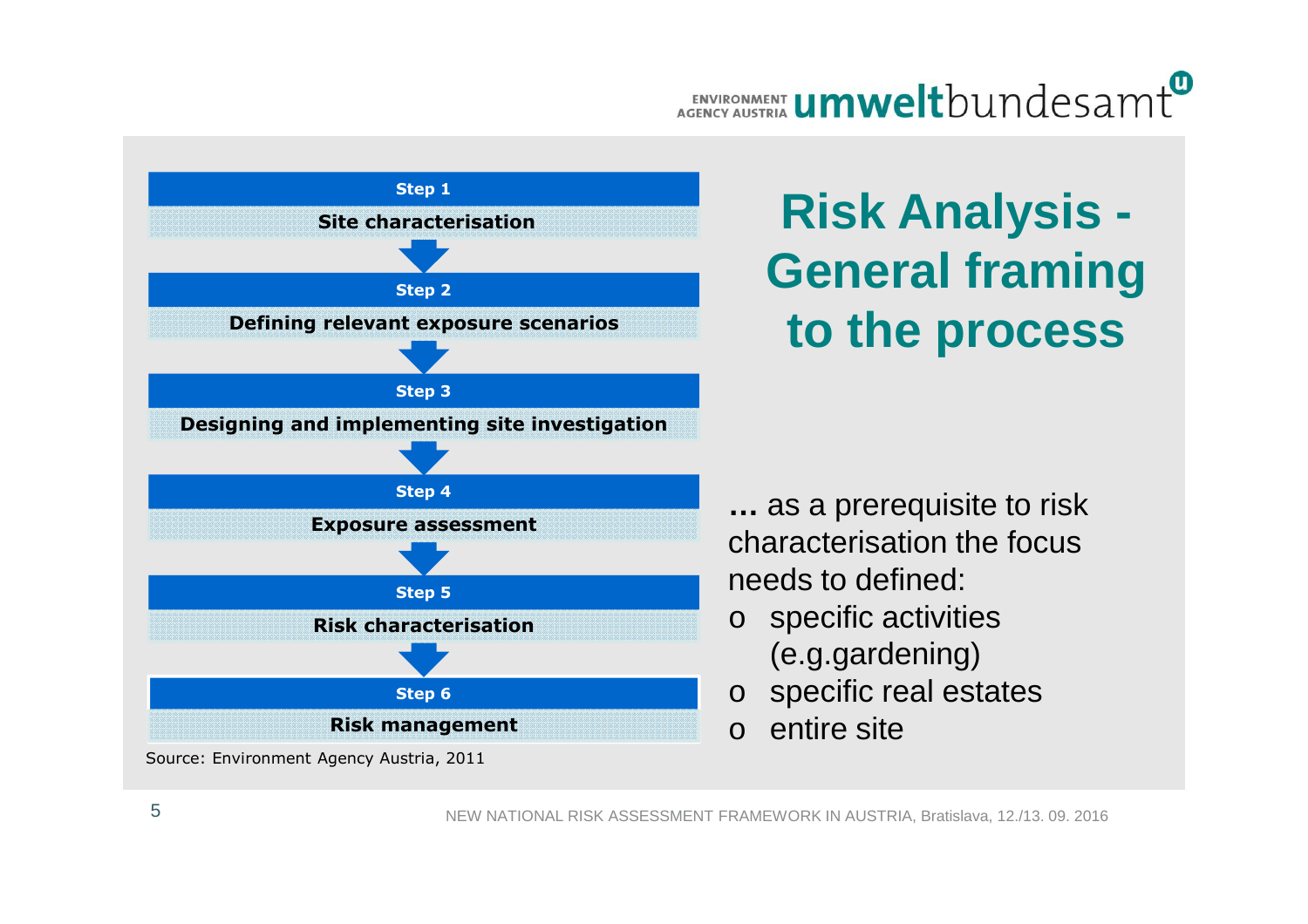

# **ÖNORM S 2088-2**

- Austrian Standard adopted by 1. September 2014
- land-use-specific evaluation of soil contamination
- **Risk Characterisation** 
	- 5 different types of land uses
	- -Oral, inhalative and dermal scenarios
	- -Toxicologically derived trigger values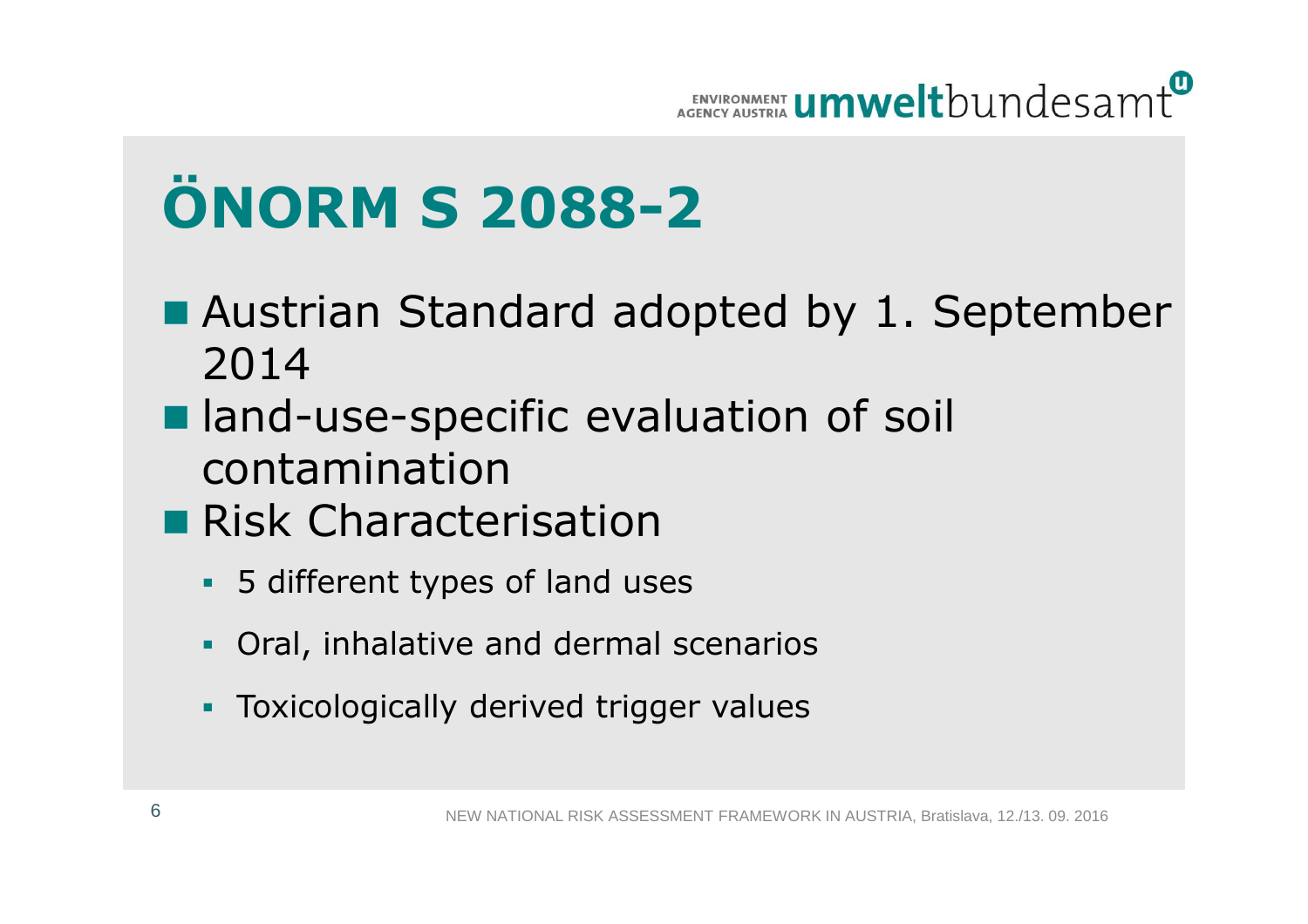#### ENVIRONMENT **UMWelt**bundesamt

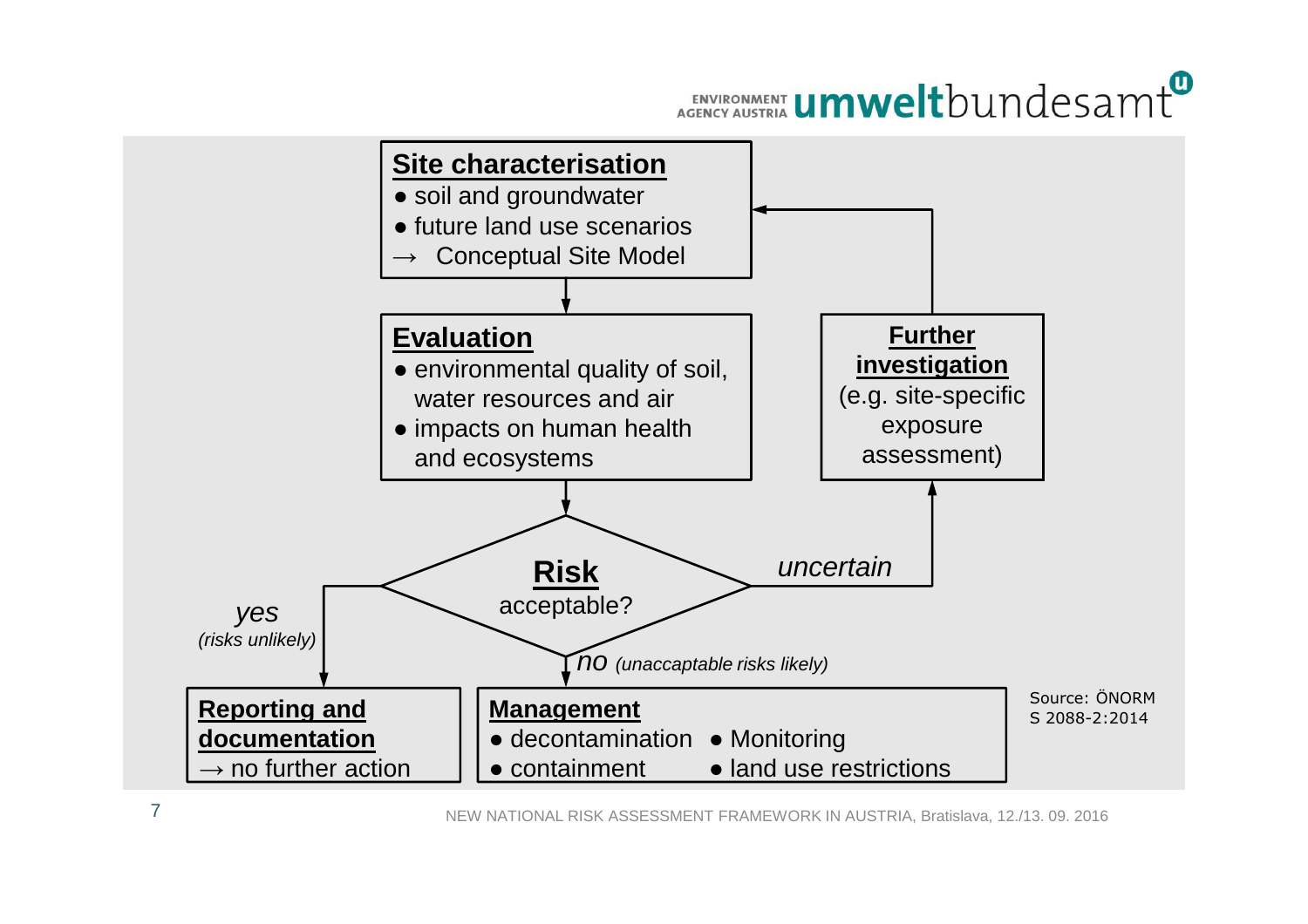

#### **Potential pathways of exposure…**



Source: Environment Agency Austria, 2011

#### …but which are relevant for my site?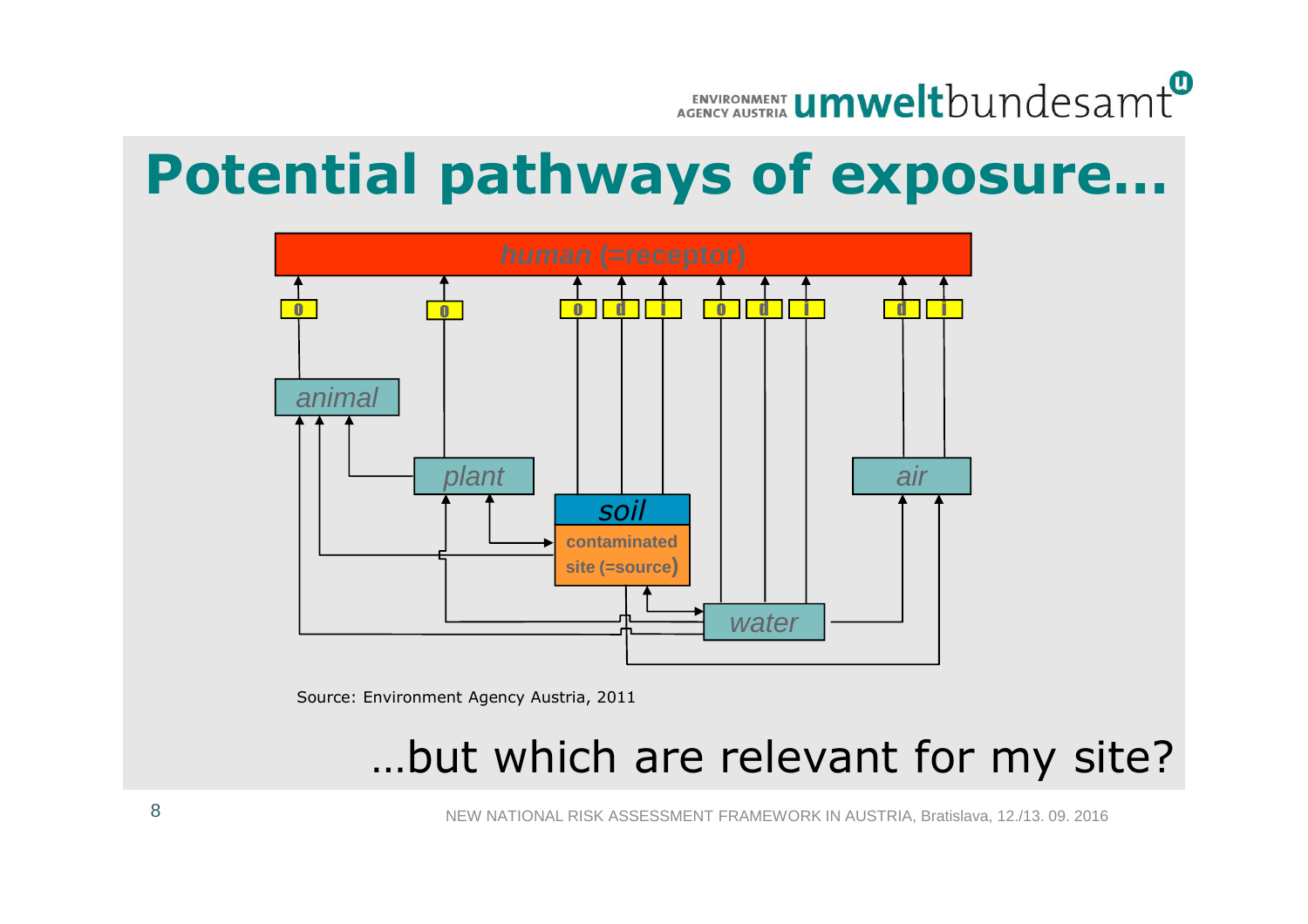#### ENVIRONMENT **Umwelt**bundesamt

### **Land use, activities & exposure pathways**

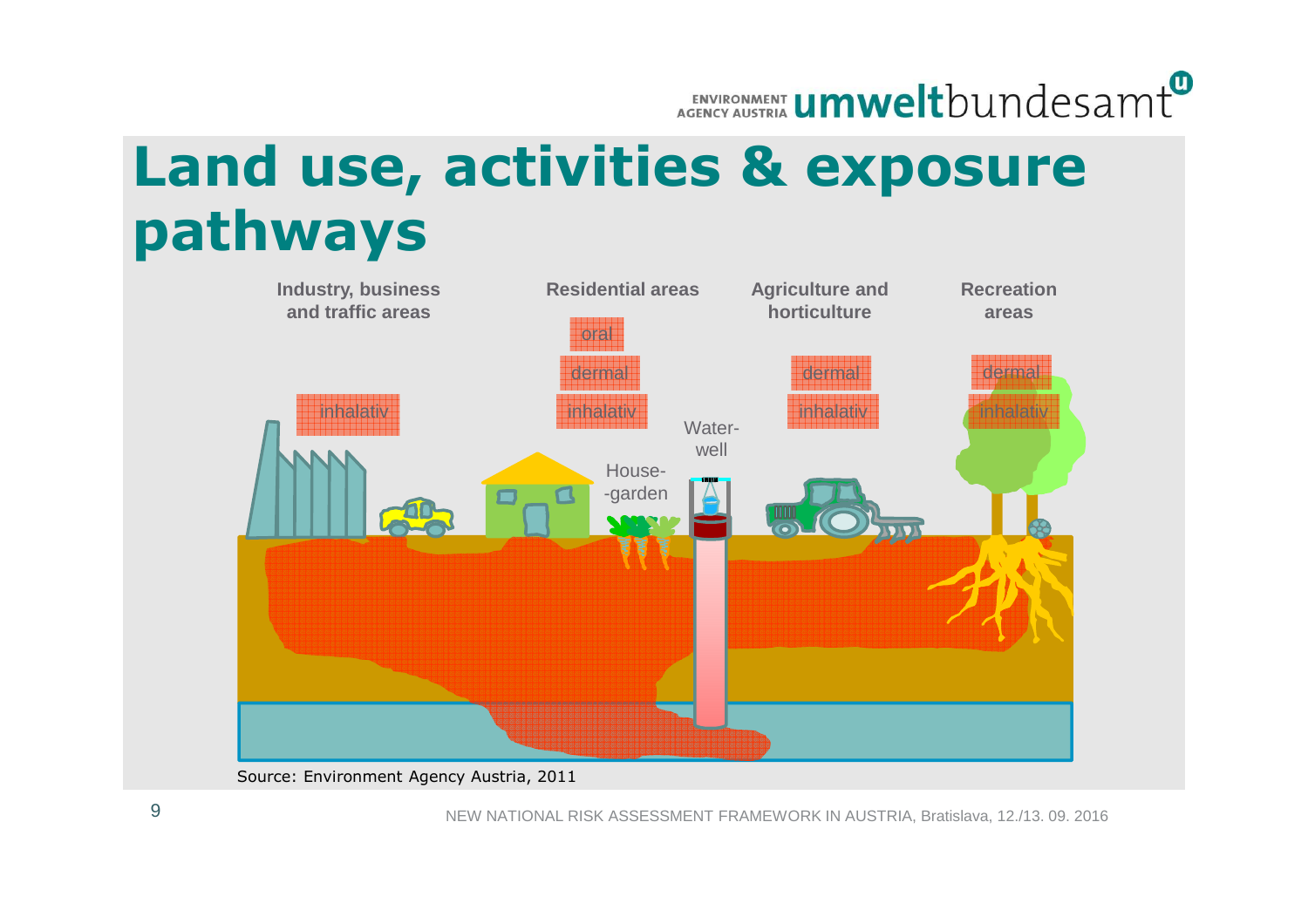### **Discussions on exposure scenarios**

- It was decided not to use modelling approaches and complex scenarios combining different exposure pathways, but to derive land-use-specific trigger values according to a sensitivity test for identifying a most relevant activity and exposure pathway.
- $\blacksquare$  To recognize exposure by multiple contaminant sources the additional contaminant exposure by soil contamination is limited by 20 % of the acceptable daily intake (ADI).
- M. The process of deriving trigger values needs to be transparent and reproducible by a documentation of any algorithm or exposure parameter
	- See Annexes of ÖNORM S 2088-2:2014
- **Accordingly referring to new scientific data any knowledge based** amendment for the generic reference scenarios is feasible in using the standard on the mid-term.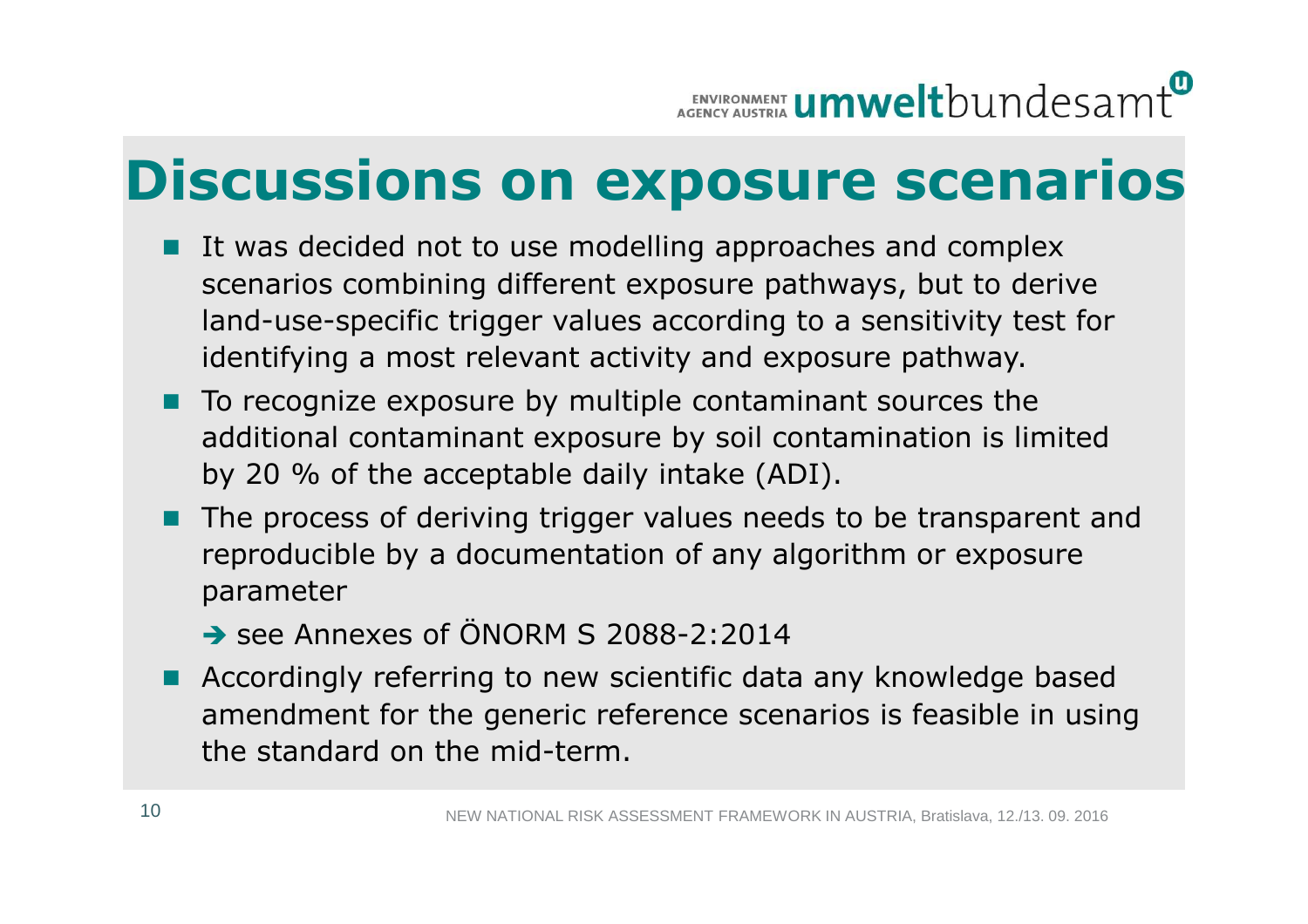## **5 different classes of land use**

… and simplifying exposure scenarios:

- **Playground oral ingestion (and conservative approach due its to social sensitivity)** due its to social sensitivity)
- **Residential use** –– inhalative ingestion
- Agricultural and horticultural– inhalative ingestion
- T Recreational use (generic characterisation or trigger values not possible)
- Industry, commerce and infrastructure (generic characterisation or trigger values not meaningful)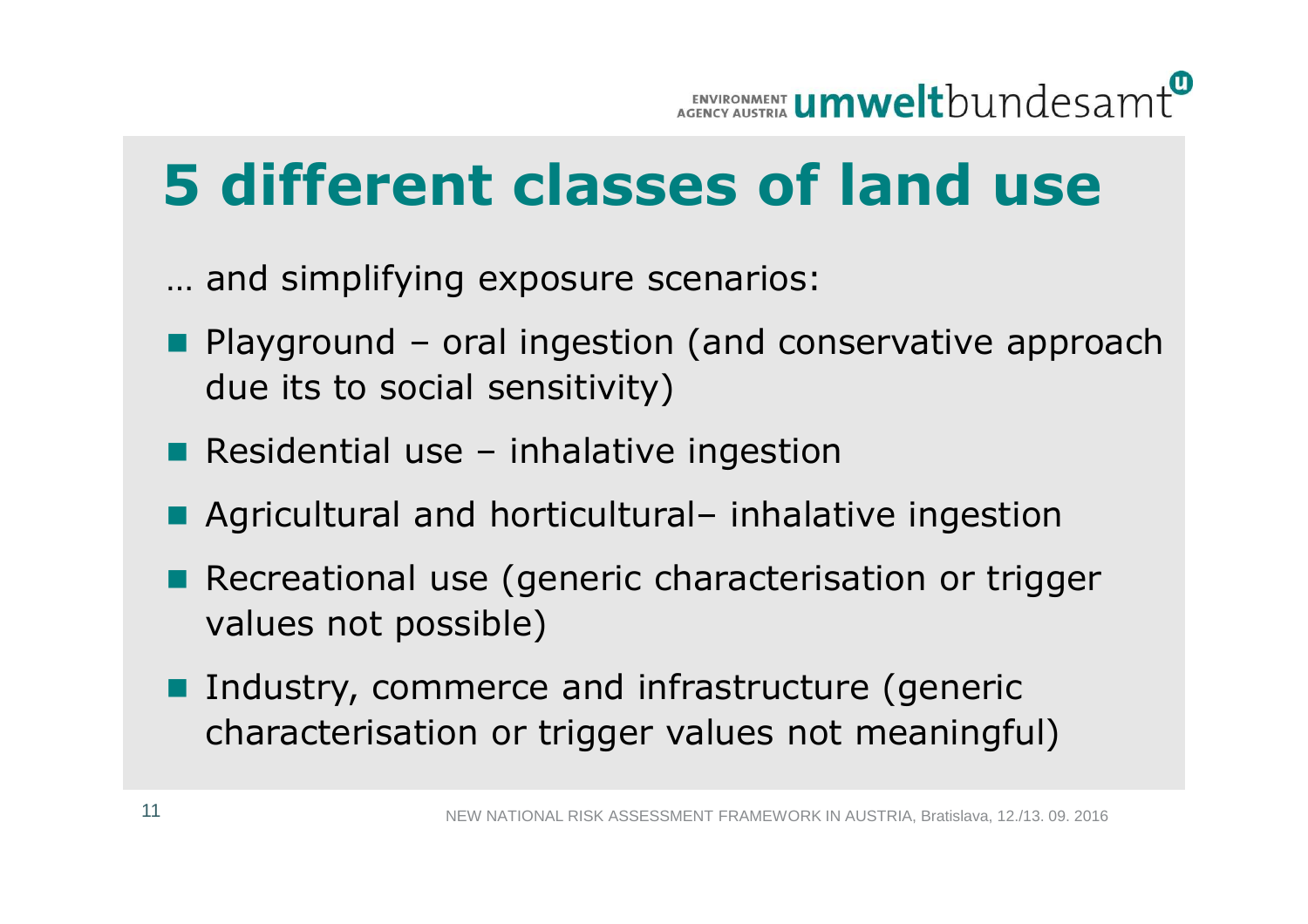

### **Defining and selecting exposure parameters**

- **Biometric parameters**
- **n** ingestion rates
- **Soil-plant transfer rates**

#### &

## ■ Toxicological reference values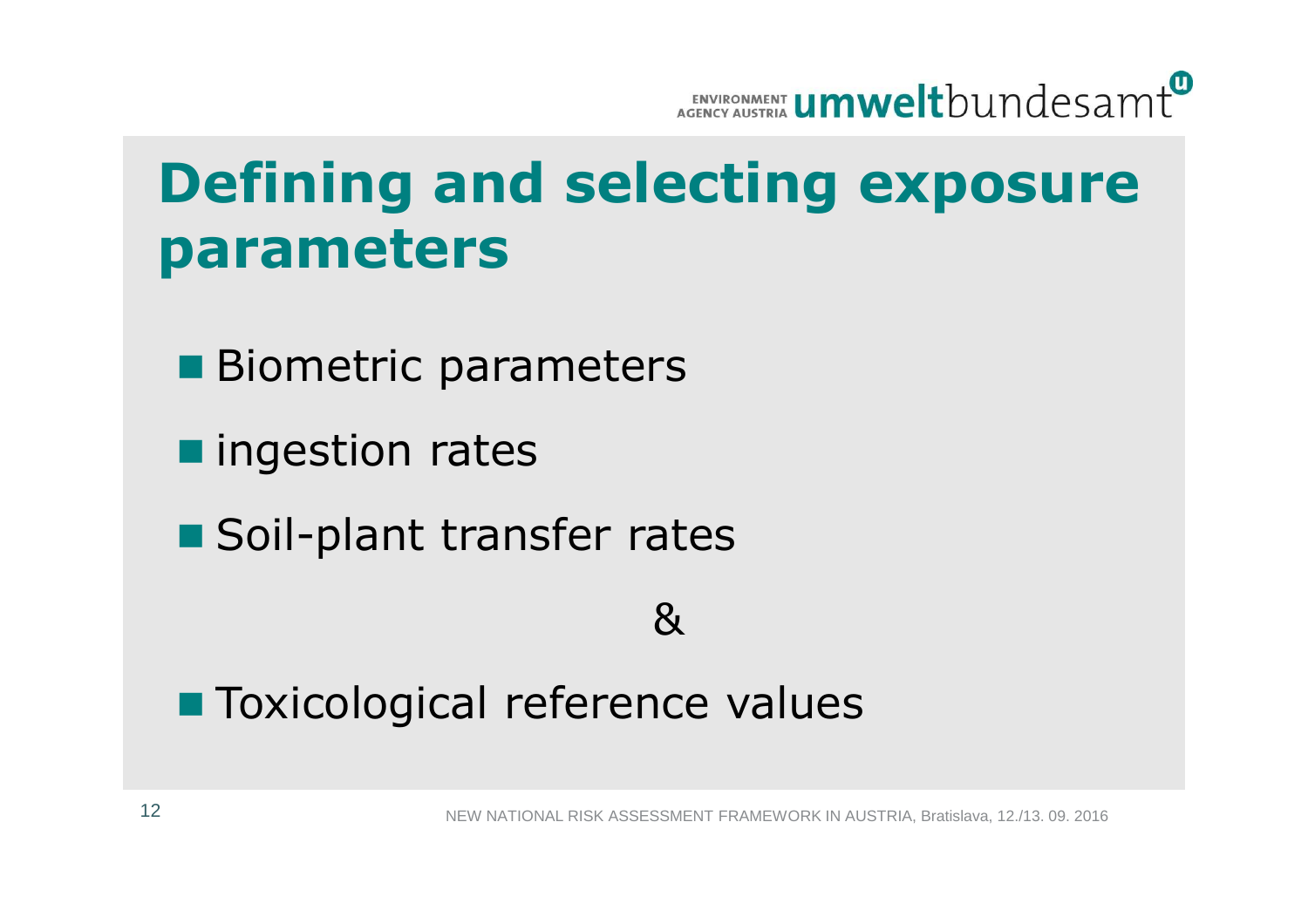### **Plausibility testing**

- control and comparison against background values (national data on agricultural and urban soils),
- trigger values from other European countries (Carlon C., (ed.); 2007),
- **n** complementary national legislative documents (e.g. BAWP; "Federal waste management plan", 2011),
- bioavailability data, and
- data on carcinogenic potentials for different metals species.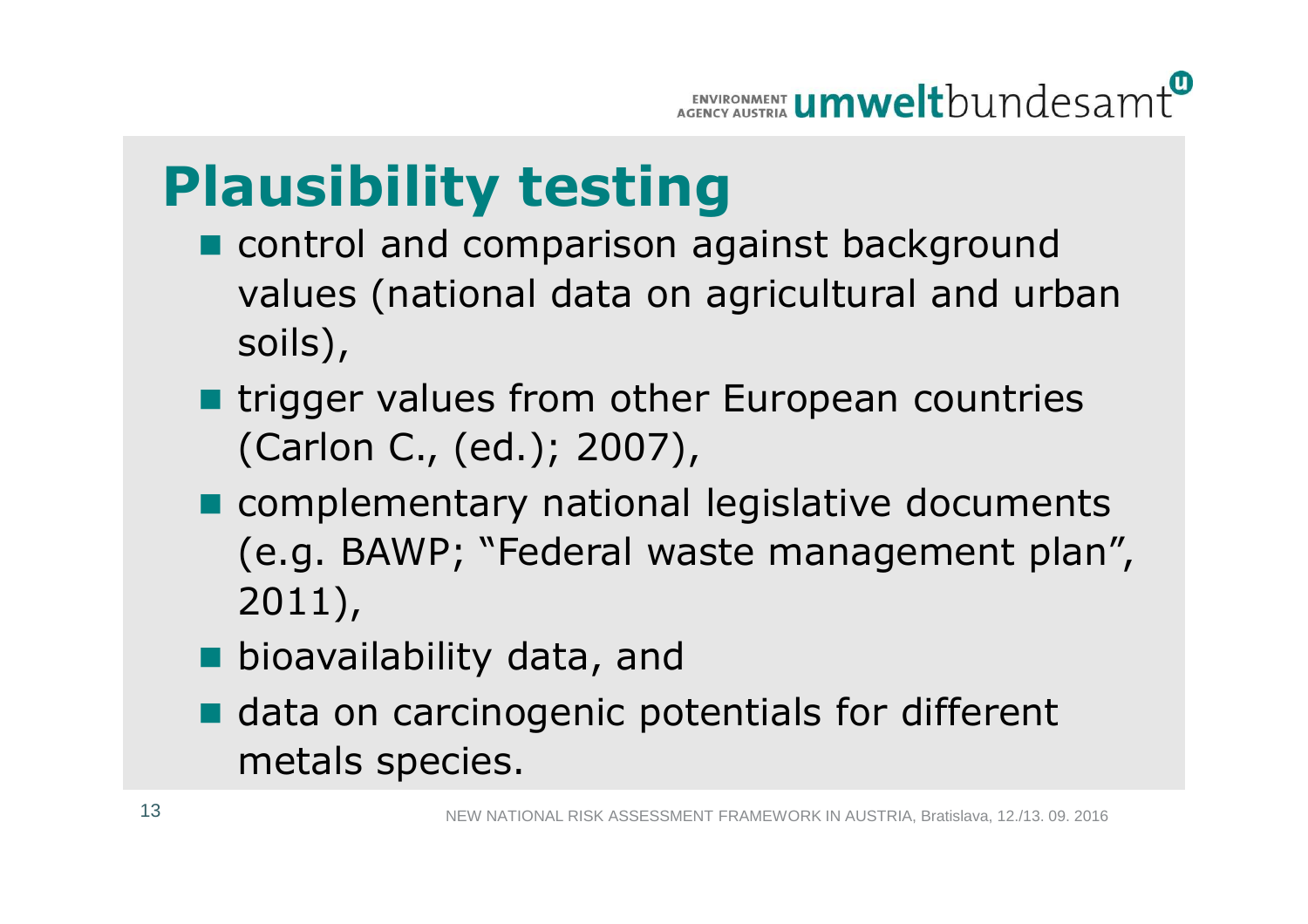#### ENVIRONMENT **Umwelt**bundesamt

| Parameter    | Dimension | Trigger value |          |                              |
|--------------|-----------|---------------|----------|------------------------------|
|              |           | playground    |          | residential*   agriculture** |
| Antimony     | mg/kg     | 5             | 60       | 2                            |
| Arsenic      | mg/kg     | 20            | 50       | 20                           |
| Lead         | mg/kg     | 100           | 500      | 100                          |
| Cadmium      | mg/kg     | 2             | 2        | $_{0,5}$                     |
| Chromium     | mg/kg     | 100           | 75       | 100                          |
| Cobalt       | mg/kg     |               |          | 50                           |
| Copper       | mg/kg     | 100           | 500      | 100                          |
| Molybdenum   | mg/kg     |               |          | 2,5                          |
| Nickel       | mg/kg     | 70            |          | 100                          |
| Mercury      | mg/kg     | 1             | 10       | $_{0,5}$                     |
| Selenium     | mg/kg     |               |          | 1                            |
| Thallium     | mg/kg     |               |          | 1                            |
| Vanadium     | mg/kg     |               |          | 100                          |
| Zinc         | mg/kg     |               |          | 300                          |
| Fluoride     | mg/kg     |               |          | 200                          |
| Cyanide      | mg/kg     | 5             |          | 5                            |
| <b>TPH</b>   | mg/kg     | 50            |          | 200                          |
| PCDD/F       | ng TE/kg  | 50            | 600      | 10                           |
| PCB          | mg/kg     | $_{0,2}$      | 2        | 0,1                          |
| PAH          | mg/kg     | 4             | 10       | 2                            |
| Benz(a)pyren | mg/kg     | $_{0,1}$      | $_{0,5}$ |                              |

#### **Trigger values according to ÖNORM S 2088-2 (2014 )– comparative summary**

#### • \* residential (e.g. gardening) or agricultural use: site-specific risk analysis**(tables 1, 2 and 3)**

- •\*\* further investigation of contaminant uptake by plant
- •TPH … Total Petroleum Hydrocarbons
- •PCDD/F … dioxins and furans
- • PAH … polycyclic aromatic hydrocarbons (16 reference substances)
- • PCB … polychlorinated biphenyls (7 reference substances)

Source: ÖNORM S 2088-2:2014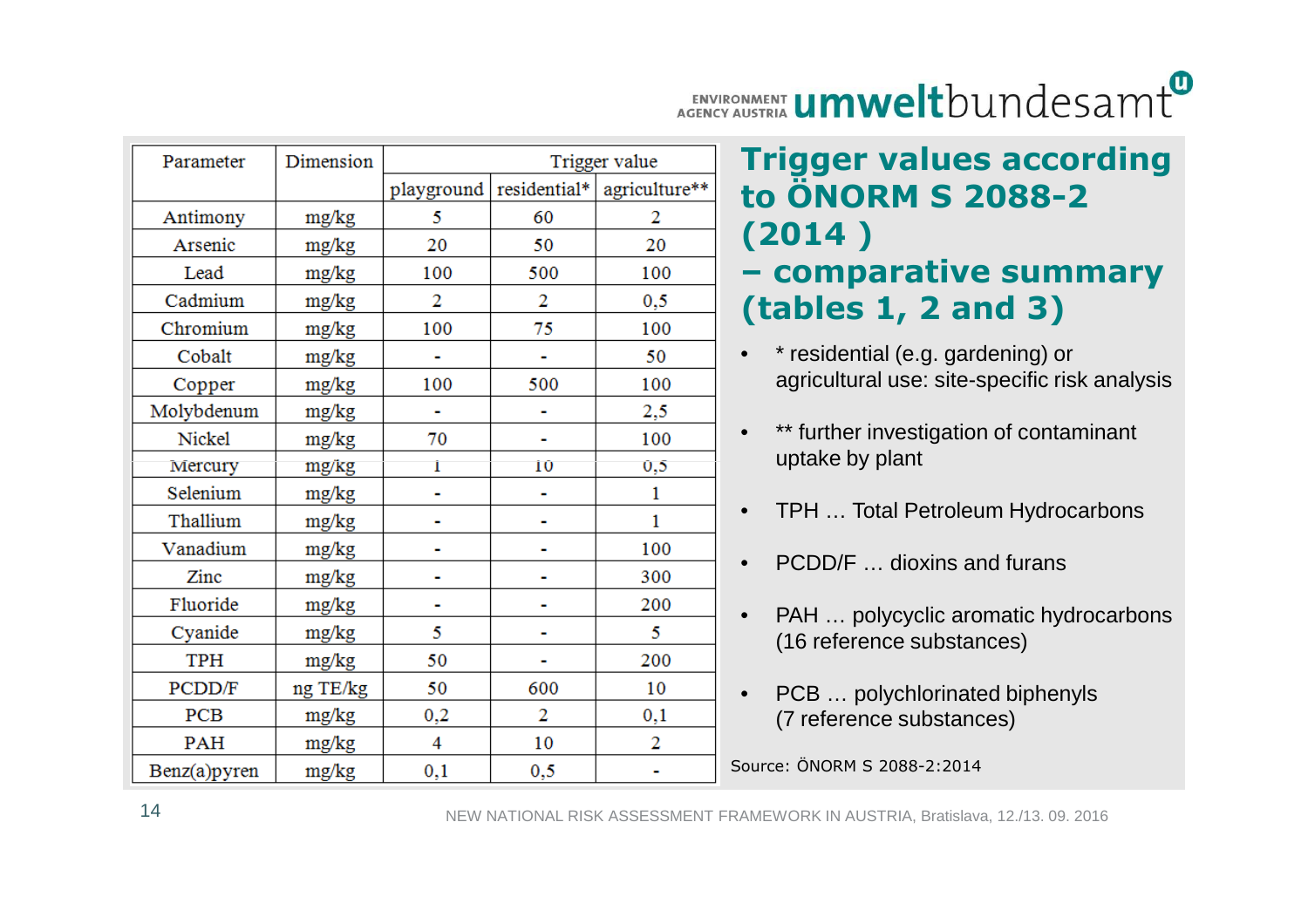

### **A GENERAL QUESTION**

- How clean is clean & risk acceptability?
	- Can't be answered by a standard
	- Open stakeholder dialogue

#### **CONCLUDING REMARKS**

■ Citizens usually not only want a "safe" place but a "good" place worth living to! $\rightarrow$  ÖNORM S 2088-2 aims on good soil quality